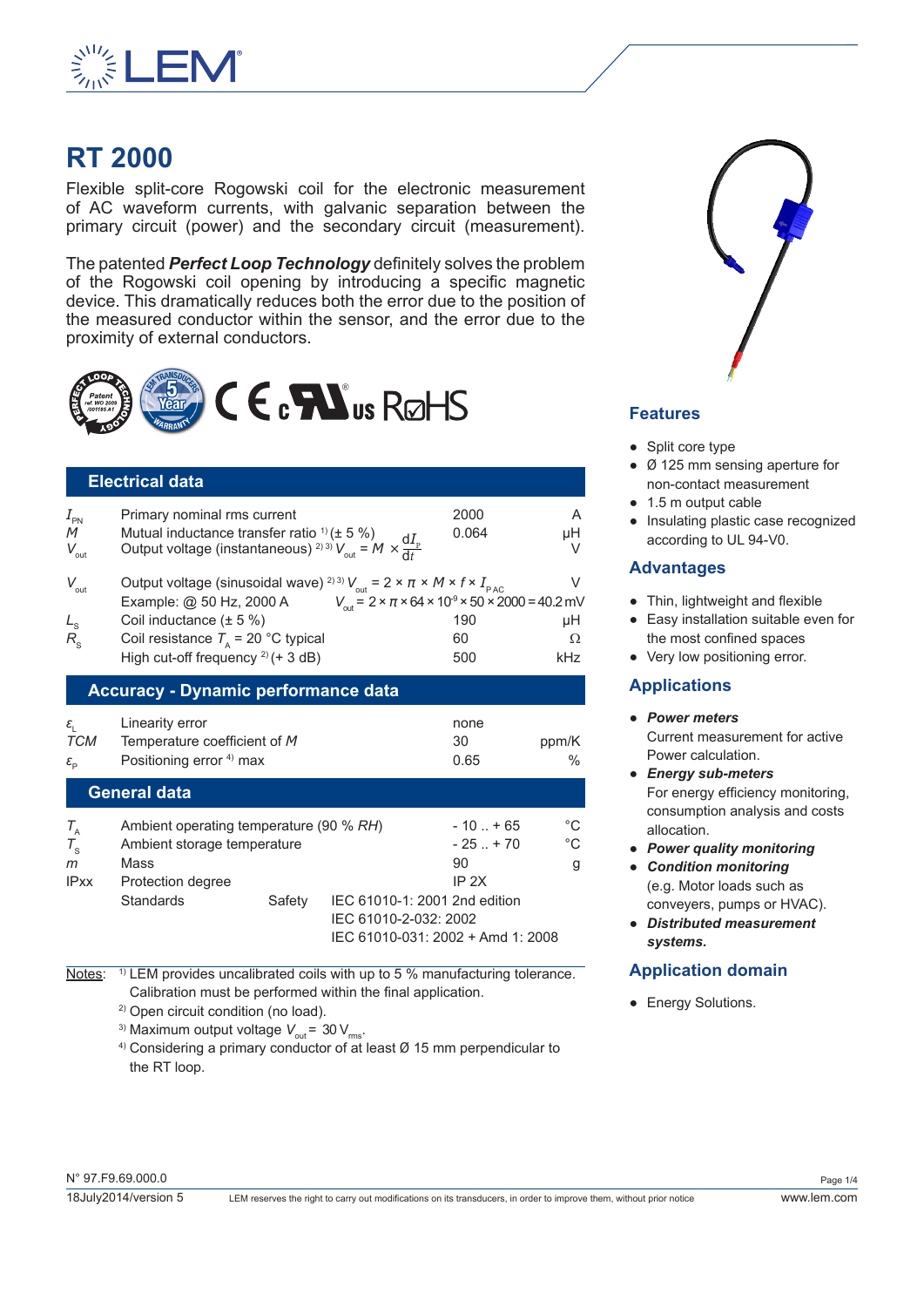

## **UL 61010-1: Ratings and assumptions of certification**

File # E330077-A2-UL

### **Standards**

- CAN/CSA-C22.2 No. 61010-1, 2nd Edition, 2004-07 (Electrical Equipment for Measurement, Control, and laboratory Use; Part 1: General Requirements)
- UL 61010-1, 2nd Edition, 2005-07-22 (Electrical Equipment for Measurement, Control, and laboratory Use; Part 1: General Requirements)

#### **Ratings**

| <b>Parameter</b>                | <b>Symbol</b>    | <b>Unit</b> | <b>Value</b>                           |
|---------------------------------|------------------|-------------|----------------------------------------|
| Primary involved potential      |                  | V AC/DC     | 300                                    |
| Max surrounding air temperature |                  | $^{\circ}C$ | 50                                     |
| Primary current                 | ∸ ⊳              |             | According to series primary<br>current |
| Output voltage                  | $V_{\text{out}}$ | V AC        | 0 to 30                                |

#### **Conditions of acceptability**

For use only in or with complete equipment where the acceptability of the combination is determined by Underwriters Laboratories Inc. When installed in an end-product, consideration must be given to the following:

- *1 This component has been judged on the basis of the creepage and clearances required in the indicated Standards, which would cover the component itself if submitted for Listing: UL 61010-1 2nd Ed., CAN/CSA 22.2 No 61010-1 2nd Ed.*
- *2 The need for the following shall be considered in the end-product: Markings and documentation that comply with Clause 5.*
- *3 The following tests shall be performed in the end-product evaluation: Dielectric Strength.*
- *4 The unit is considered acceptable for use in a max ambient of: 50 °C.*

#### **Marking**

Only those products bearing the UR Mark should be considered to be Recognized and covered under UL's Follow-Up Service. Always look for the Mark on the product.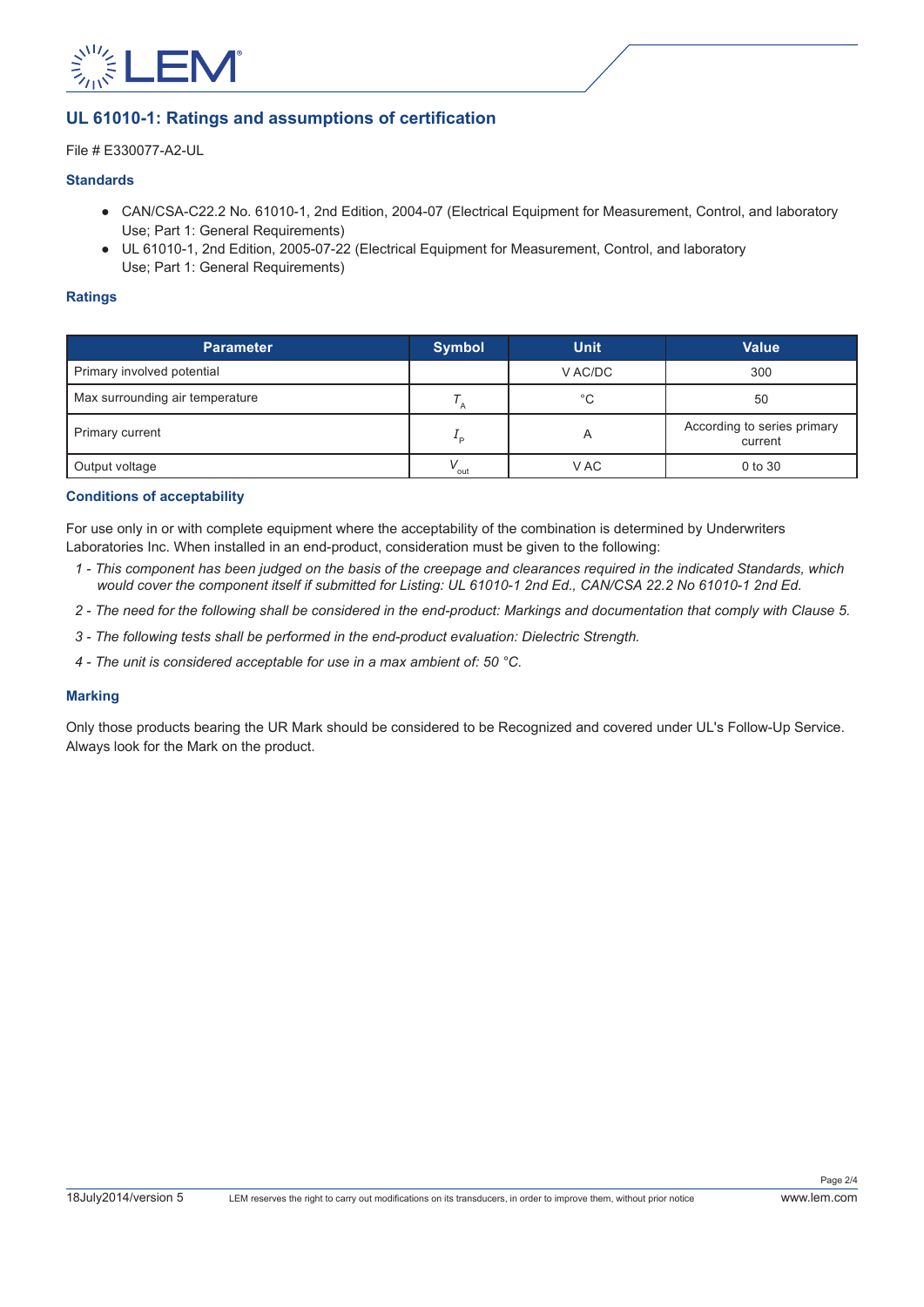

# **RT 2000**

|                        | <b>Insulation coordination</b>                                                                                                                                                                                  |            |    |
|------------------------|-----------------------------------------------------------------------------------------------------------------------------------------------------------------------------------------------------------------|------------|----|
| $U_{\rm b}$            | Rated insulation rms voltage <sup>1)</sup><br>with IEC 61010-1 standards following conditions:<br>- Reinforced insulation<br>- Over voltage category CAT III<br>- Pollution degree PD2<br>- Heterogeneous field | 300        |    |
| $U_{\rm d}$            | Rms voltage for AC insulation test $2^2$ , 50 Hz, 1 min                                                                                                                                                         | 3.5        | kV |
| $\hat{U}_{\mathsf{w}}$ | Impulse withstand voltage 1.2/50 µs                                                                                                                                                                             | 6.5<br>Min | kV |
| $d_{Cp}$               | Creepage distance                                                                                                                                                                                               | 6          | mm |
| $d_{\rm cl}$           | Clearance                                                                                                                                                                                                       | 6          | mm |
| CTI                    | Comparative Tracking Index (group I) 3)                                                                                                                                                                         | 600        |    |

Notes: <sup>1)</sup> Between primary conductor and ground. If insulated cable is used for the primary circuit, the voltage category could be improved according to the primary cable insulation category

(please refer to the cable manufacturer's indications).

<sup>2)</sup> Between primary (completely filling the hole) and secondary

3) Plastic parts.

## **Safety and warning notes**

In order to guarantee safe operation of the transducer and to be able to make proper use of all features and functions, please read these instructions thoroughly! Safe operation can only be guaranteed if the transducer is used for the purpose it has been designed for and within the limits of the technical specifications. Ensure you get up-to-date technical information that can be found in the latest associated datasheet under www.lem.com.

#### **Caution! Risk of danger**

Ignoring the warnings can lead to serious injury and/or cause damage! The electric measuring transducer may only be installed and put into operation by qualified personnel that have received an appropriate training. The corresponding national regulations shall be observed during installation and operation of the transducer and any electrical conductor. The transducer shall be used in electric/electronic equipment with respect to applicable standards and safety requirements and in accordance with all the related systems and components manufacturers' operating instructions.



### **Caution! Risk of electrical shock**

When operating the transducer, certain parts of the module may carry hazardous live voltage (e.g. primary conductor). The user shall ensure to take all measures necessary to protect against electrical shock. The transducer is a build-in device containing conducting parts that shall not be accessible after installation. A protective enclosure or additional insulation barrier may be necessary. Installation and maintenance shall be done with the main power supply disconnected except if there are no hazardous live parts in or in close proximity to the system and if the applicable national regulations are fully observed.

Safe and trouble-free operation of this transducer can only be guaranteed if transport, storage and installation are carried out correctly and operation and maintenance are carried out with care.